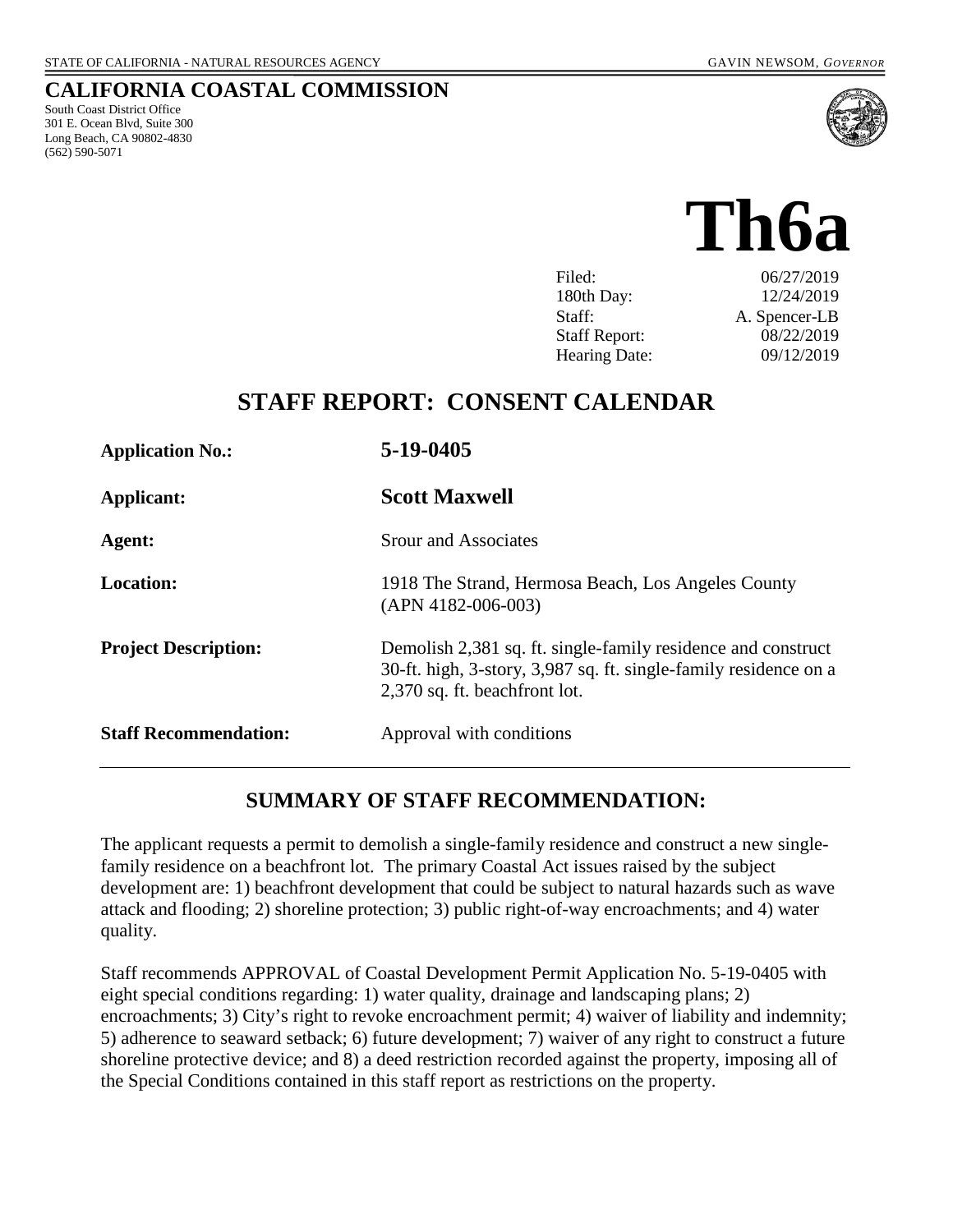# **TABLE OF CONTENTS**

# **APPENDICES**

Appendix A - Substantive File Documents

**[EXHIBITS](https://documents.coastal.ca.gov/reports/2019/9/Th6a/Th6a-9-2019-exhibits.pdf)**

**Exhibit 1 - [Vicinity Map](https://documents.coastal.ca.gov/reports/2019/9/Th6a/Th6a-9-2019-exhibits.pdf)** [Exhibit 2 –](https://documents.coastal.ca.gov/reports/2019/9/Th6a/Th6a-9-2019-exhibits.pdf) Site Plan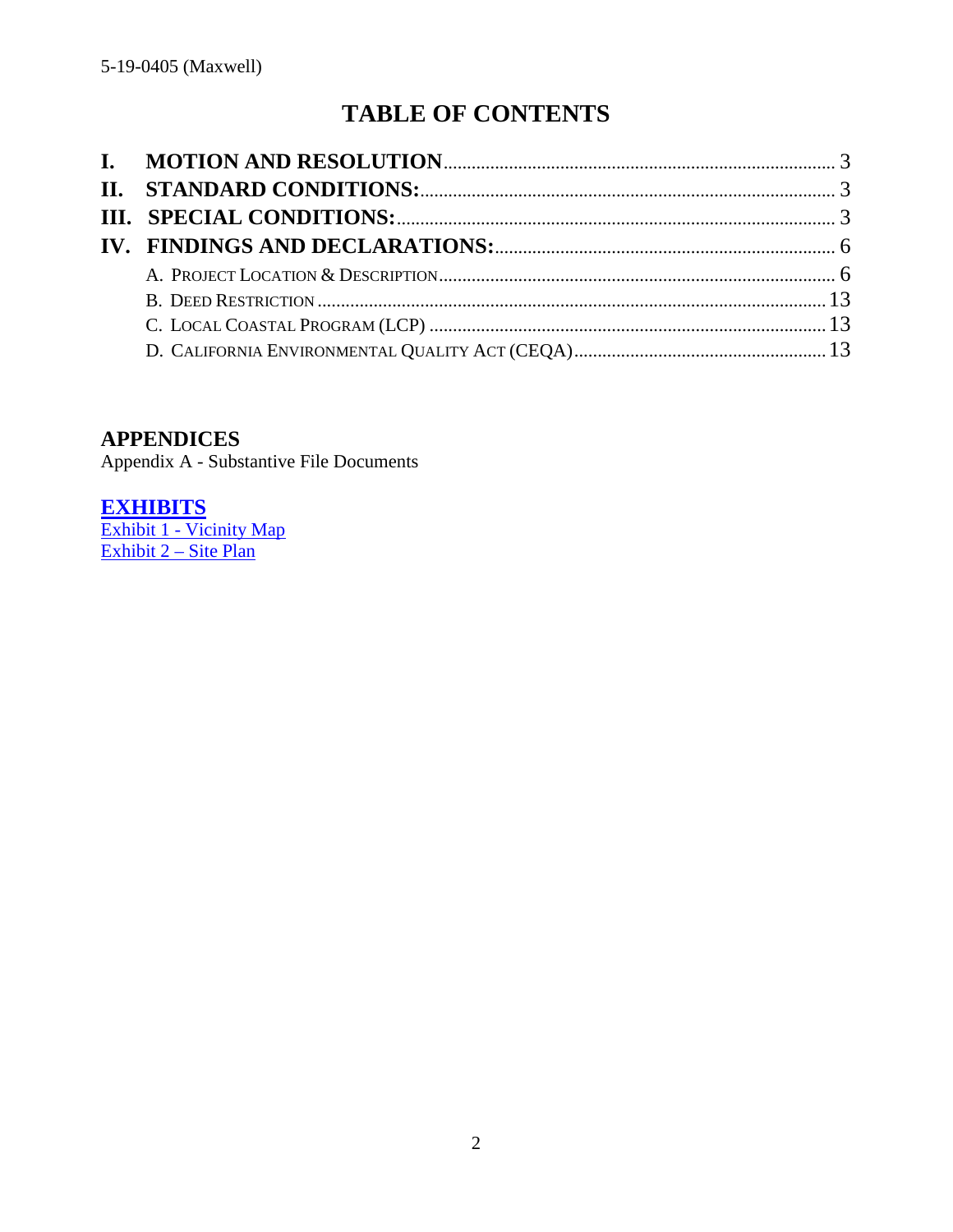# <span id="page-2-0"></span>**I. MOTION AND RESOLUTION**

### **Motion:**

*I move that the Commission approve the coastal development permit applications included on the consent calendar in accordance with the staff recommendations.*

Staff recommends a **YES** vote. Passage of this motion will result in approval of all of the permits included on the consent calendar. The motion passes only by affirmative vote of a majority of the Commissioners present.

# <span id="page-2-1"></span>**II. STANDARD CONDITIONS:**

This permit is granted subject to the following standard conditions:

- 1. **Notice of Receipt and Acknowledgment**. The permit is not valid and development shall not commence until a copy of the permit, signed by the permittee or authorized agent, acknowledging receipt of the permit and acceptance of the terms and conditions, is returned to the Commission office.
- 2. **Expiration.** If development has not commenced, the permit will expire two years from the date on which the Commission voted on the application. Development shall be pursued in a diligent manner and completed in a reasonable period of time. Application for extension of the permit must be made prior to the expiration date.
- 3. **Interpretation.** Any questions of intent of interpretation of any condition will be resolved by the Executive Director or the Commission.
- 4. **Assignment.** The permit may be assigned to any qualified person, provided assignee files with the Commission an affidavit accepting all terms and conditions of the permit.
- 5. **Terms and Conditions Run with the Land.** These terms and conditions shall be perpetual, and it is the intention of the Commission and the permittee to bind all future owners and possessors of the subject property to the terms and conditions.

# <span id="page-2-2"></span>**III. SPECIAL CONDITIONS:**

This permit is granted subject to the following special conditions:

#### **1. Water Quality, Drainage and Landscaping Plans.**

A. The applicant shall undertake development in accordance with the drainage and run-off control plan received by Commission staff on May 28, 2019, showing that roof and surface runoff will be captured with a trench drain and an on-site drainage system that connects to the municipal storm drain system. Vegetated landscaped areas shall only consist of native plants or non-native drought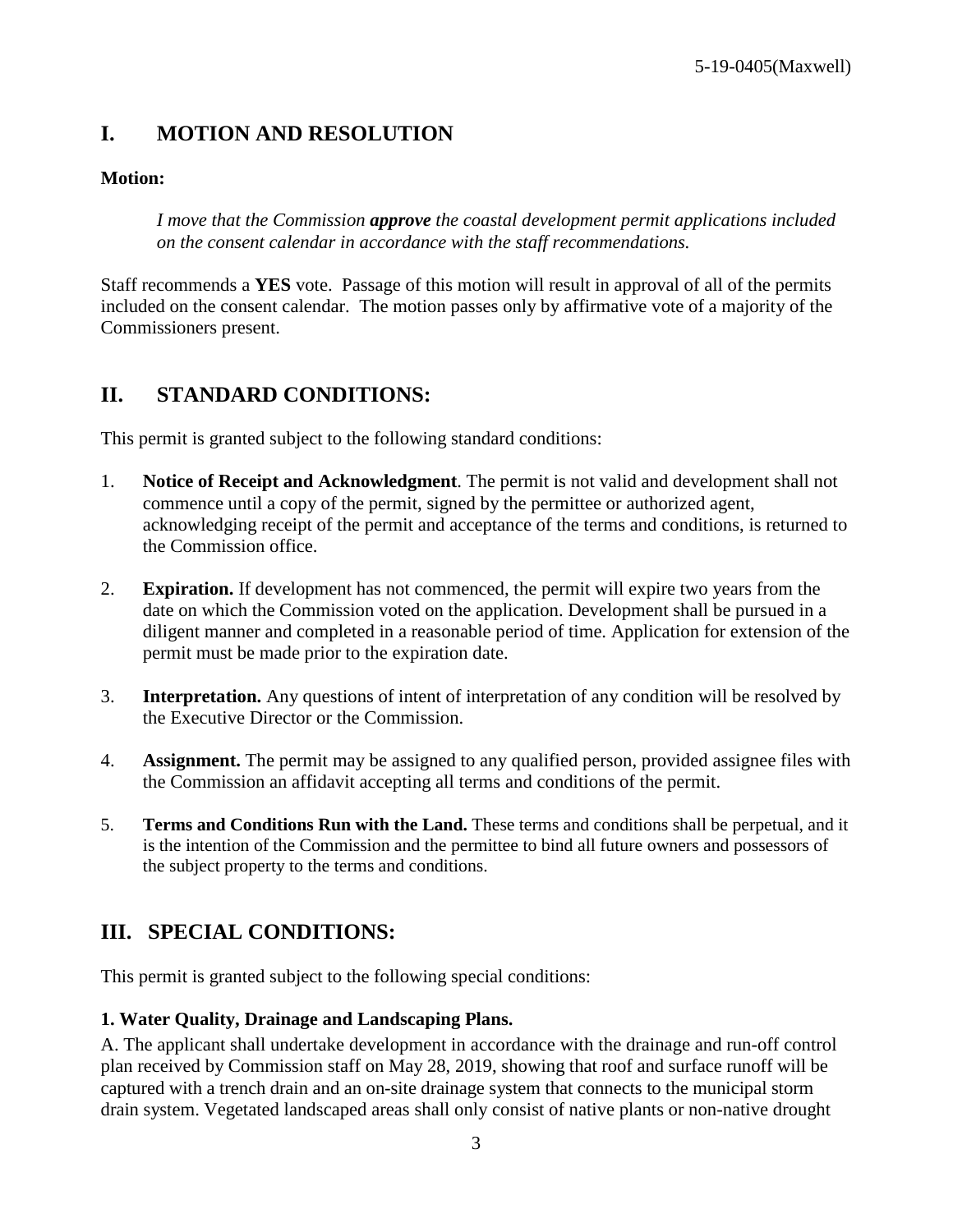tolerant plants, which are non-invasive. No plant species listed as problematic and/or invasive by the California Native Plant Society, the California Exotic Pest Plant Council, or as may be identified from time to time by the State of California shall be employed or allowed to naturalize or persist on the site. No plant species listed as a 'noxious weed' by the State of California or the U.S. Federal Government shall be utilized within the property. The applicant shall incorporate Best Management Practices (BMPs) into the construction and post-construction phases of the subject development. The applicant has stated that they shall also comply with the applicable water efficiency and conservation measures of the City's adopted CALGreen standards concerning irrigation systems, and efficient fixtures and appliances.

B. Any proposed changes to the approved plan shall be reported to the Executive Director. No changes to the approved plan shall occur without a Commission amendment to this coastal development permit unless the Executive Director determines that no amendment is legally required.

### **2. Encroachments**

A. An approximately 150 square-ft. patio, which extends approximately 5 ft. into the public rightof-way, for approximately 30 ft. along the width of the seaward property line, is the only development allowed by this Coastal Development Permit (5-19-0405) in the City of Hermosa Beach Oceanfront Encroachment Area, at 1918 The Strand, as shown in **[Exhibit](https://documents.coastal.ca.gov/reports/2019/9/Th6a/Th6a-9-2019-exhibits.pdf) 2**. Any development in the oceanfront public right-of-way, including additional improvements, repairs, and maintenance, cannot occur without an amendment to this coastal development permit or a new coastal development permit from the Coastal Commission, unless the Executive Director determines through written confirmation that no amendment or new permit is legally required.

B. PRIOR TO ISSUANCE OF THE COASTAL DEVELOPMENT PERMIT, the applicant shall submit evidence, for the review and approval of the Executive Director that the applicant has made the initial payment to the City's public access impact mitigation program (i.e. annual payment to City for encroachment.) The applicant and all other successors and assigns shall remain enrolled in the City's public access impact mitigation program (i.e. annual payment to City for encroachment) and make the recurring annual payment so long as the encroachment remains in place.

**3. City's Right to Revoke Encroachment Permit.** Approval of this coastal development permit shall not restrict the City's right and ability to revoke, without cause, the approved City encroachment permit in order to construct public access and recreation improvements within the public right-of-way.

**4. Assumption of Risk, Waiver of Liability and Indemnity.** By acceptance of this permit, the applicant acknowledges and agrees (i) that the site may be subject to hazards from flooding, sealevel rise, erosion and wave uprush; (ii) to assume the risks to the applicant and the property that is the subject of this permit of injury and damage from such hazards in connection with this permitted development; (iii) to unconditionally waive any claim of damage or liability against the Commission, its officers, agents, and employees for injury or damage from such hazards; and (iv) to indemnify and hold harmless the Commission, its officers, agents, and employees with respect to the Commission's approval of the project against any and all liability, claims, demands, damages, costs (including costs and fees incurred in defense of such claims), expenses, and amounts paid in settlement arising from any injury or damage due to such hazards.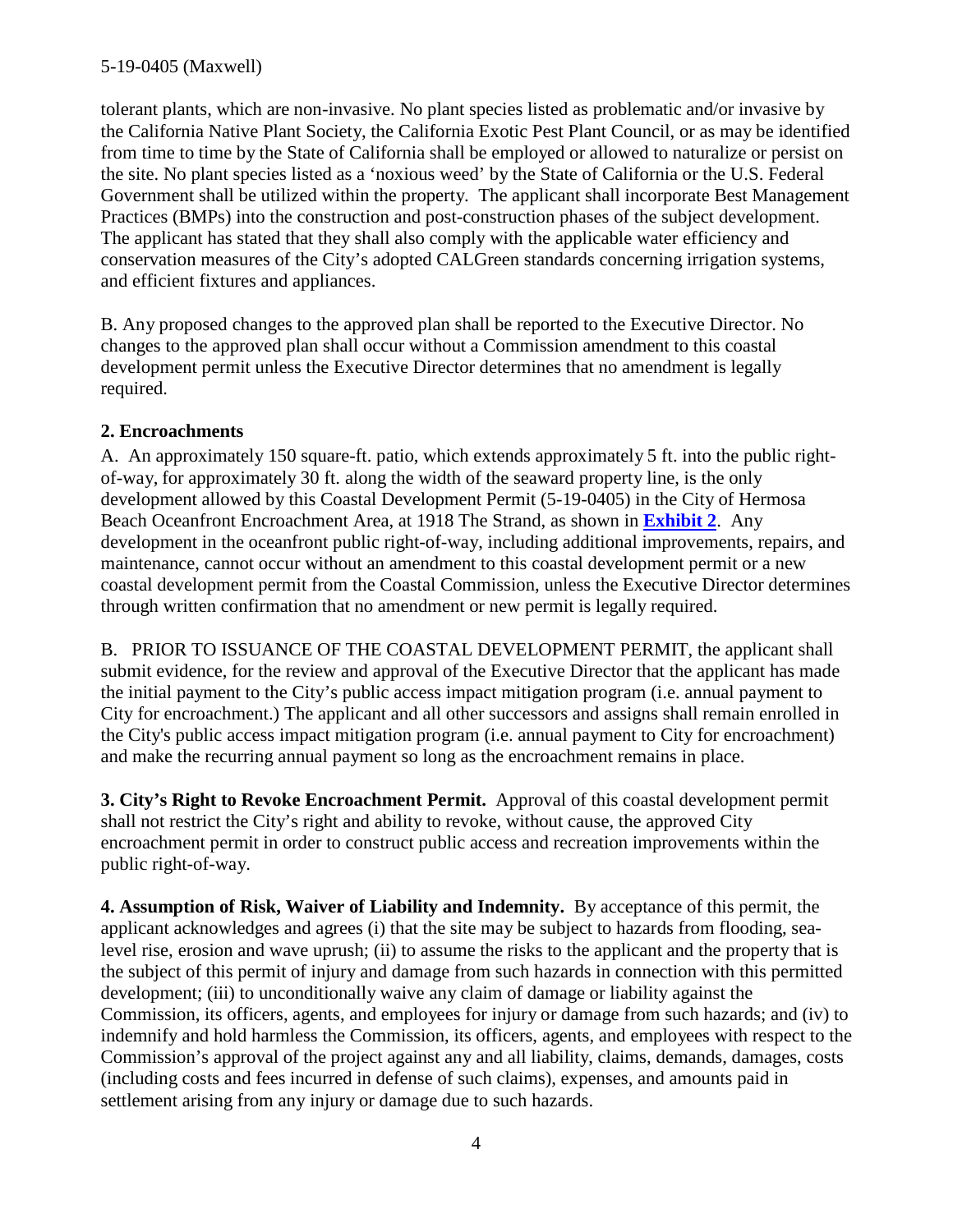5. **Minimum Seaward Setbacks**. The rear (seaward) setback of the structure shall not be less than 5 ft. from the property line on the ground floor, and no less than 3 ft. from the property line on the second and third floors. This shall apply to all habitable areas, non-habitable areas, and foundation of the structure except for ground level patios.

**6. Future Development.** This permit is only for the development described in coastal development permit (CDP) No. 5-19-0405. Pursuant to Title 14 California Code of Regulations (CCR) Section 13250(b)(6), the exemptions that would otherwise be provided in Public Resources Code (PRC) Section 30610(a) shall not apply to the development governed by CDP No. 5-19-0405. Accordingly, any future improvements to this structure authorized by this permit shall require an amendment to CDP No. 5-19-0405 from the Commission or shall require an additional CDP from the Commission or from the applicable certified local government. In addition thereto, an amendment to CDP No. 5-19-0405 from the Commission or an additional CDP from the Commission or from the applicable certified local government shall be required for any repair or maintenance identified as requiring a permit pursuant to PRC Section 30610(d) and Title 14 CCR Sections 13252(a)-(b).

**7. Waiver of Rights to Future Shoreline Protective Device**. By acceptance of this permit, the applicant acknowledges that this project constitutes new development under the Coastal Act, and is therefore not entitled to a shoreline protective device under Section 30235 of the Coastal Act. Thus, by acceptance of this permit, the applicant hereby waives, on behalf of itself and all successors and assigns, any rights to construct such devices that may exist under applicable law. The applicant further agrees, on behalf of itself and all successors and assigns, that the landowner(s) shall remove the development authorized by this permit, including the residence, garage, foundations, permitted encroachments, and patio if: (a) any government agency has ordered that the structures are not to be occupied due to coastal hazards, or if any public agency requires the structures to be removed; (b) essential services to the site can no longer feasibly be maintained (e.g., utilities, roads); (c) the development is no longer located on private property due to the migration of the public trust boundary; (d) removal is required pursuant to LCP policies for sea-level rise adaptation planning; or (e) the development would require a shoreline protective device that is inconsistent with the coastal resource protection policies of the Coastal Act or certified LCP to prevent a-d above. In the event that portions of the development fall to the beach before they are removed, the landowner(s) shall remove all recoverable debris associated with the development from the beach and ocean and lawfully dispose of the material in an approved disposal site. Such removal shall require a coastal development permit.

8. **Deed Restriction.** PRIOR TO ISSUANCE OF THIS COASTAL DEVELOPMENT PERMIT, the applicant shall submit to the Executive Director for review and approval documentation demonstrating that the applicant has executed and recorded against the parcel(s) governed by this permit a deed restriction, in a form and content acceptable to the Executive Director: (1) indicating that, pursuant to this permit, the California Coastal Commission has authorized development on the subject property, subject to terms and conditions that restrict the use and enjoyment of that property; and (2) imposing the Special Conditions of this permit, as covenants, conditions and restrictions on the use and enjoyment of the Property. The deed restriction shall include a legal description of the entire parcel or parcels governed by this permit. The deed restriction shall also indicate that, in the event of an extinguishment or termination of the deed restriction for any reason, the terms and conditions of this permit, shall continue to restrict the use and enjoyment of the subject property so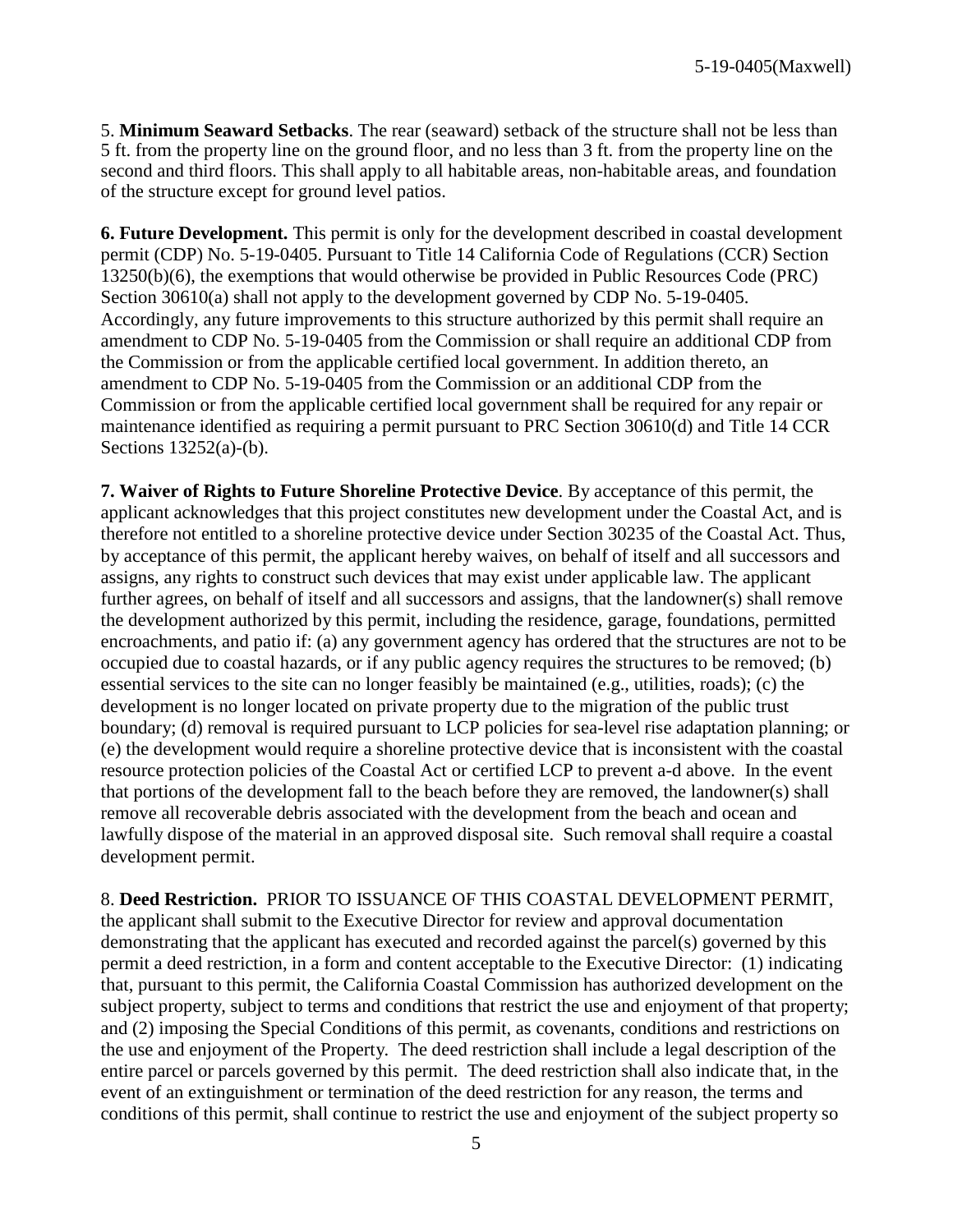long as either this permit or the development it authorizes, or any part, modification, or amendment thereof, remains in existence on or with respect to the subject property.

# <span id="page-5-0"></span>**IV. FINDINGS AND DECLARATIONS:**

## <span id="page-5-1"></span>**A. PROJECT LOCATION & DESCRIPTION**

The applicant is proposing to demolish a 2,381 sq. ft. single-family residence and construct a 3,987 sq. ft., 30-ft. high, three-story single-family residence with a ground-level patio and attached two-car garage **[\(Exhibit](https://documents.coastal.ca.gov/reports/2019/9/Th6a/Th6a-9-2019-exhibits.pdf) 2)**. Non-invasive, drought tolerant landscaping is proposed for the project. The proposed grading includes 248 cubic yards of cut.

The subject site is a beachfront lot located within a developed urban residential area approximately 0.4 miles north of the Hermosa Beach Pier, between the first public road and the sea **[\(Exhibit 1\)](https://documents.coastal.ca.gov/reports/2019/9/Th6a/Th6a-9-2019-exhibits.pdf)**. The project site is designated in the certified LUP as a medium-density residential lot, and is zoned Medium Density Residential (R-2B). The R-2B zone allows single-family residences, a two-family residential dwelling<sup>[1](#page-5-2)</sup>, or condominium developments. The subject lot is 2,370 sq. ft. in size and is located on the inland side of The Strand – an improved 26 ft. wide public right-of-way that separates the residential development from the public beach. The Strand extends for approximately 4 miles, from  $45<sup>th</sup>$  Street (the border between El Segundo and Manhattan Beach) to Herondo Street (the border between Hermosa Beach and Redondo Beach). Approximately 20 feet of The Strand is developed with a paved multi-use path used by both residents and visitors for recreational purposes such as walking, jogging, biking, etc., as well as for access to the shoreline. Approximately the inland 5-6 feet of The Strand is covered by private encroachments constructed by adjacent homeowners pursuant to the City's encroachment permit program. The nearest vertical public access to the beach is available via the public right-of-way at the western end of  $19<sup>th</sup>$  Street, located 116 feet north of the site.

A majority of the development adjacent to The Strand is developed with single-family and multifamily residences ranging in size from 2,400 square ft. to 3,700 square ft. The residences in the immediate area surrounding the project site are primarily 3-story, 30 ft.-high single-family residences. The proposed 30-ft. high, 3,987 sq. ft. single-family residence is of a similar mass, scale, and density as other properties in the project vicinity. Therefore, the proposed project is compatible with the community character of the area. As conditioned the development conforms to Sections 30250 and 30251 of the Coastal Act.

#### **Coastal Hazards**

Section 30253 states, in relevant part:

*New development shall do all of the following:*

*(a) Minimize risks to life and property in areas of high geologic, flood, and fire hazard. (b) Assure stability and structural integrity, and neither create nor contribute significantly to erosion, geologic instability, or destruction of the site or surrounding area or in any way require the construction of protective devices that would substantially alter natural landforms along bluffs and cliffs.*

<span id="page-5-2"></span> $1$  According to the Municipal code, if a two-family residential dwelling is constructed in the R-2B zone, it must be designed for families as a duplex or condominium.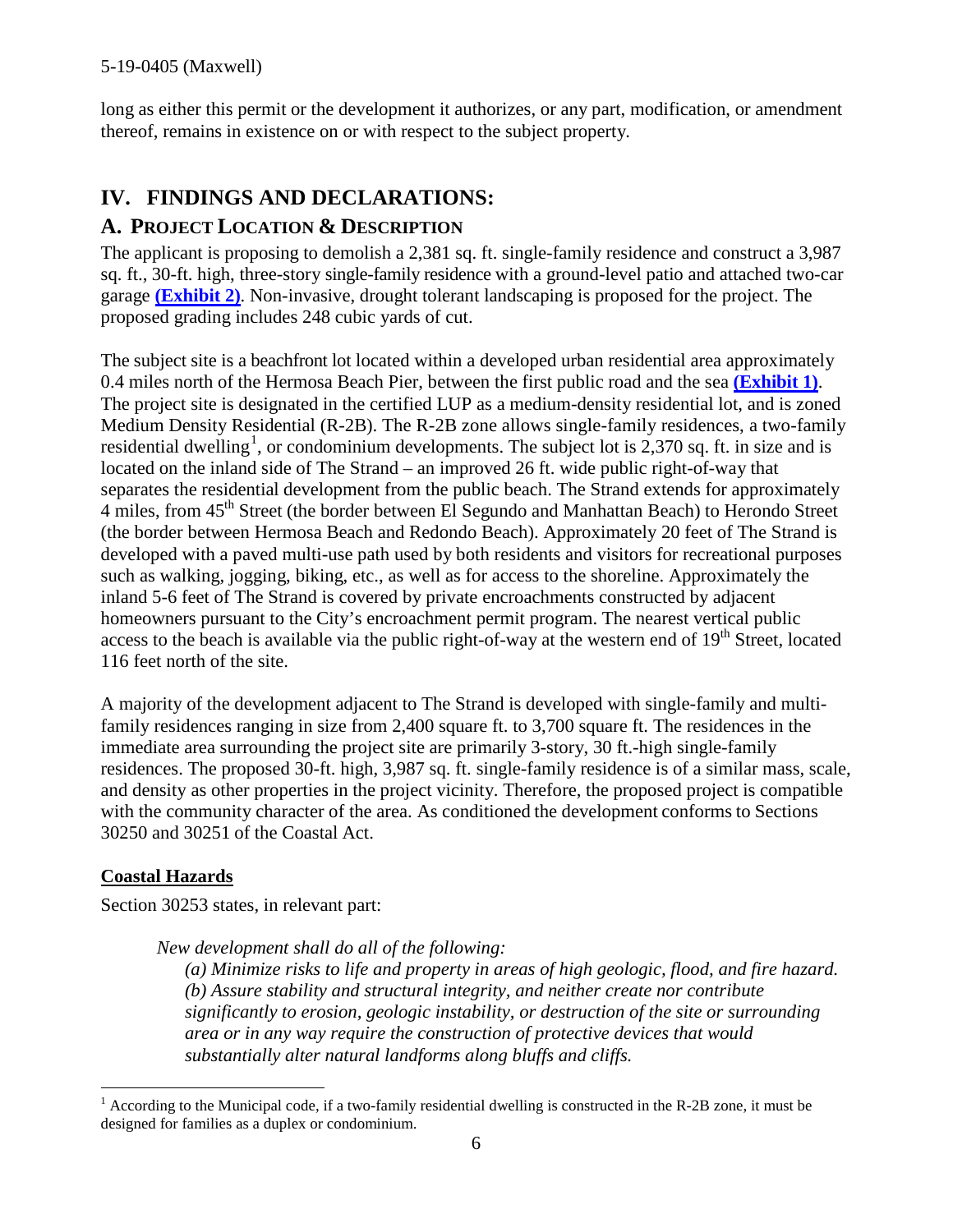The project site is located on an oceanfront lot, and is therefore vulnerable to erosion, flooding, wave runup, and storm hazards. These hazard risks are exacerbated by sea-level rise that is expected to occur over the coming decades. In this geographic area, the main concerns raised by beach fronting development are impacts to public access and recreation, and whether hazardous conditions might eventually lead to a request to build a shoreline protection device to protect the proposed development.

The Coastal Act discourages shoreline protection devices because they generally cause adverse impacts to coastal resources and can constrain the ability of the shoreline to respond to dynamic coastal processes. As a sandy beach erodes, the shoreline will generally migrate landward toward the structure, resulting in a reduction and/or loss of public beach area with no increase of the landward extent of the beach. A beach that rests either temporarily or permanently at a steeper angle than under natural conditions will have less horizontal distance between the mean low water and mean high water lines, which narrows the beach area available for public access. Shoreline protective devices also result in a progressive loss of sand because shore material is not available to nourish the nearshore sand bar. The lack of an effective sand bar can allow such high wave energy on the shoreline that materials may be lost offshore, where it is no longer available to nourish the beach. This also affects public access through a loss of beach area. Shoreline protection devices such as revetments, seawalls, and bulkheads cumulatively affect shoreline sand supply and public access by causing accelerated and increased erosion on adjacent public beaches. Such a protective structure is often placed on public land rather than on the private property it is intended to protect, resulting in a physical loss of beach area formerly available to the general public. In general, shoreline protection devices are not attractive, can detract from a natural beach experience, and adversely impact public views. Shoreline protective devices, by their very nature, tend to conflict with various LCP and Chapter 3 policies because shoreline structures can have a variety of adverse impacts on coastal resources, including adverse effects on sand supply, public access, coastal views, natural landforms, and overall shoreline beach dynamics on and off site, ultimately resulting in the loss of beach.

Because shoreline protection devices, such as seawalls, revetments, and groins, can create adverse impacts on coastal processes, Coastal Act Section 30253 specifically prohibits development that could "…create [or] contribute significantly to erosion, geologic instability, or destruction of the site or surrounding area or in any way require the construction of protective devices that would substantially alter natural landforms along bluffs and cliffs." However, Section 30235 of the Coastal Act recognizes that *existing* development may be protected by shoreline protective devices subject to certain conditions. This limitation is particularly important when considering new development, such as in this case, because if it is known that a new development may need shoreline protection in the future, it would be unlikely that such development could be found to be consistent with Section 30253 of the Coastal Act. Therefore, the Commission's action on this project must consider the effects of wave uprush, flooding, and storm events (with sea-level rise considerations) on public access and recreation.

*Sea-level Rise*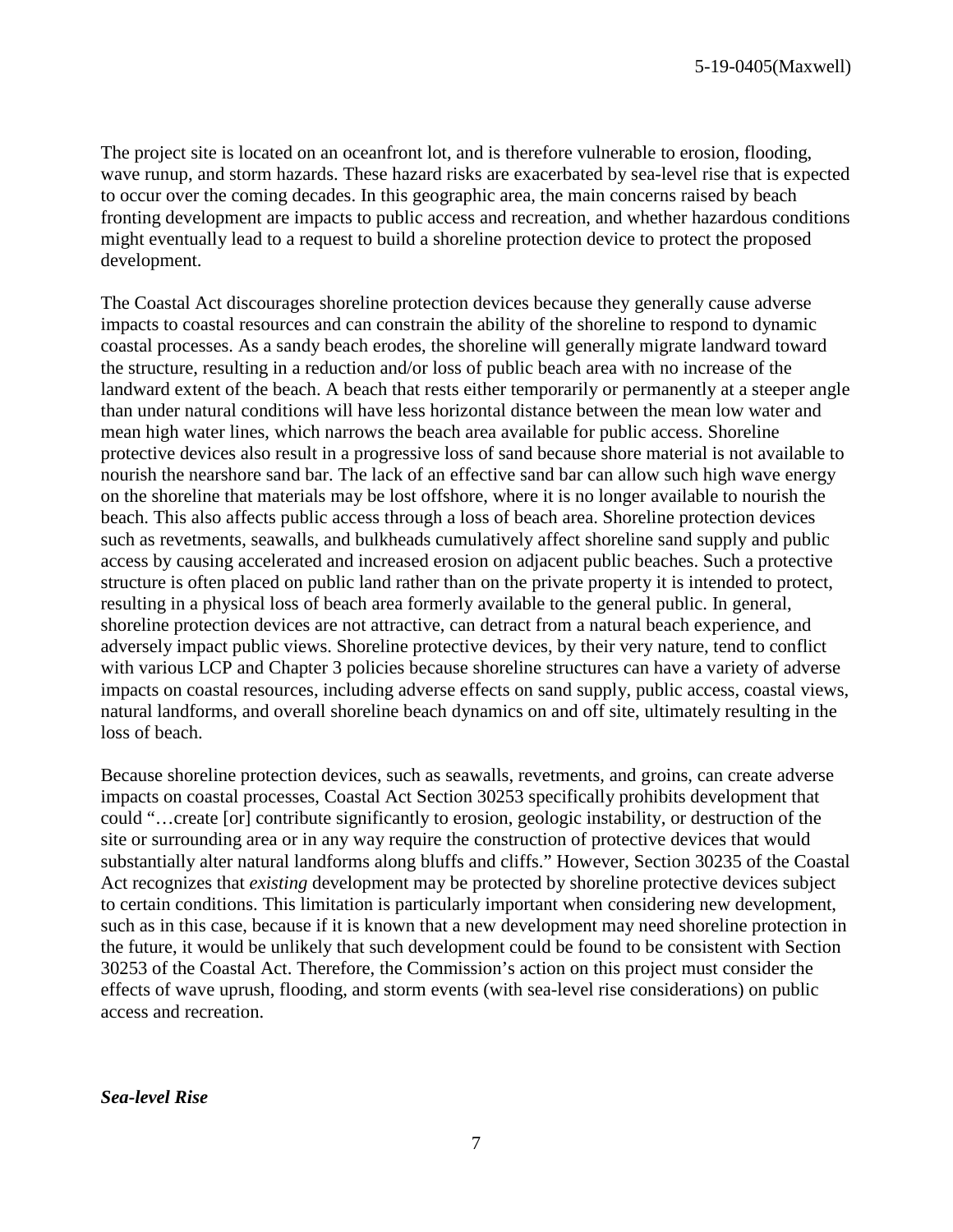Sea-level has been rising for many years. Several different approaches have been used to analyze the global tide gauge records in order to assess the spatial and temporal variations, and these efforts have yielded sea-level rise rates ranging from about 1.2 mm/year to 1.7 mm/year (about 0.5 to 0.7 inches/decade) for the 20th century, but since 1990 the rate has more than doubled, and the rate of sea-level rise continues to accelerate. Since the advent of satellite altimetry in 1993, measurements of absolute sea-level from space indicate an average global rate of sea-level rise of 3.4 mm/year or 1.3 inches/decade – more than twice the average rate over the 20th century and greater than any time over the past one thousand years.<sup>[2](#page-7-0)</sup> Recent observations of sea-level along parts of the California coast have shown some anomalous trends; however, there is unequivocal evidence that the climate is warming, and such warming is expected to cause sea-levels to rise at an accelerating rate throughout this century.

The State of California has undertaken significant research to understand how much sea-level rise to expect over this century and to anticipate the likely impacts of such sea-level rise. On November 7, 2018, the Commission adopted a science update to its Sea-Level Rise Policy Guidance. This document provides interpretive guidelines to ensure that projects are designed and built in a way that minimizes sea-level rise risks to the development and avoids related impacts to coastal resources, consistent with Coastal Act Section 30253. These guidelines state, "to comply with Coastal Act Section 30253 or the equivalent LCP section, projects will need to be planned, located, designed, and engineered for the changing water levels and associated impacts that might occur over the life of the development." The most recent projections in the statewide sea-level rise guidance indicate that sea levels in this area may rise between 5.5 and 6.8 ft. by the year 2100, though there is a risk of much more significant sea-level rise depending on various uncertainties, including the dynamics of ice sheet  $loss<sup>3</sup>$  $loss<sup>3</sup>$  $loss<sup>3</sup>$ . The projection is given in a range largely because researchers cannot know exactly how much greenhouse gases we will continue to emit over the coming decades – large-scale curtailment of greenhouse gas emissions would keep sea-level rise towards the lower end of the projections, while business as usual emissions scenarios would result in the higher end of the projections. Because the world has continued along the "business as usual" scenario (and data suggests temperatures and sea-level rise are tracking along the higher projections), the Ocean Protection Council and the Natural Resources Agency have continued to recommend that we avoid relying on the lower projections in planning and decision-making processes.

As our understanding of sea-level rise continues to evolve, it is possible that sea-level rise projections will continue to change as well (as evidenced by the recent updates to best available science). While uncertainty will remain with regard to exactly how much sea-levels will rise and when, the direction of sea-level change is clear and it is critical to continue to assess sea-level rise vulnerabilities when planning for future development. Importantly, maintaining a precautionary approach that considers high or even extreme sea-level rise rates and includes planning for future adaptation will help ensure that decisions are made that will result in a resilient coastal California.

On the California coast, the effect of a rise in sea-level will be the landward migration of the intersection of the ocean with the shore, which will result in increased flooding, erosion, and storm

<span id="page-7-0"></span> $\frac{2 \text{ http://www.opc.ca.gov/webmaster/ftp/pdf/docs/rising-seas-in-california-an-update-on-sea-level-rise-science.pdf}}{3 \text{ This range of sea-level rise reflects the low emissions scenario and high emissions scenario for a site located within}}$  $\frac{2 \text{ http://www.opc.ca.gov/webmaster/ftp/pdf/docs/rising-seas-in-california-an-update-on-sea-level-rise-science.pdf}}{3 \text{ This range of sea-level rise reflects the low emissions scenario and high emissions scenario for a site located within}}$  $\frac{2 \text{ http://www.opc.ca.gov/webmaster/ftp/pdf/docs/rising-seas-in-california-an-update-on-sea-level-rise-science.pdf}}{3 \text{ This range of sea-level rise reflects the low emissions scenario and high emissions scenario for a site located within}}$ 

<span id="page-7-1"></span>the Santa Monica NOAA tide gauge and a medium-high risk aversion. According to the updated OPC guidance, the medium-high risk aversion scenario should be used when determining a residential structure's vulnerability to sea-level rise hazards.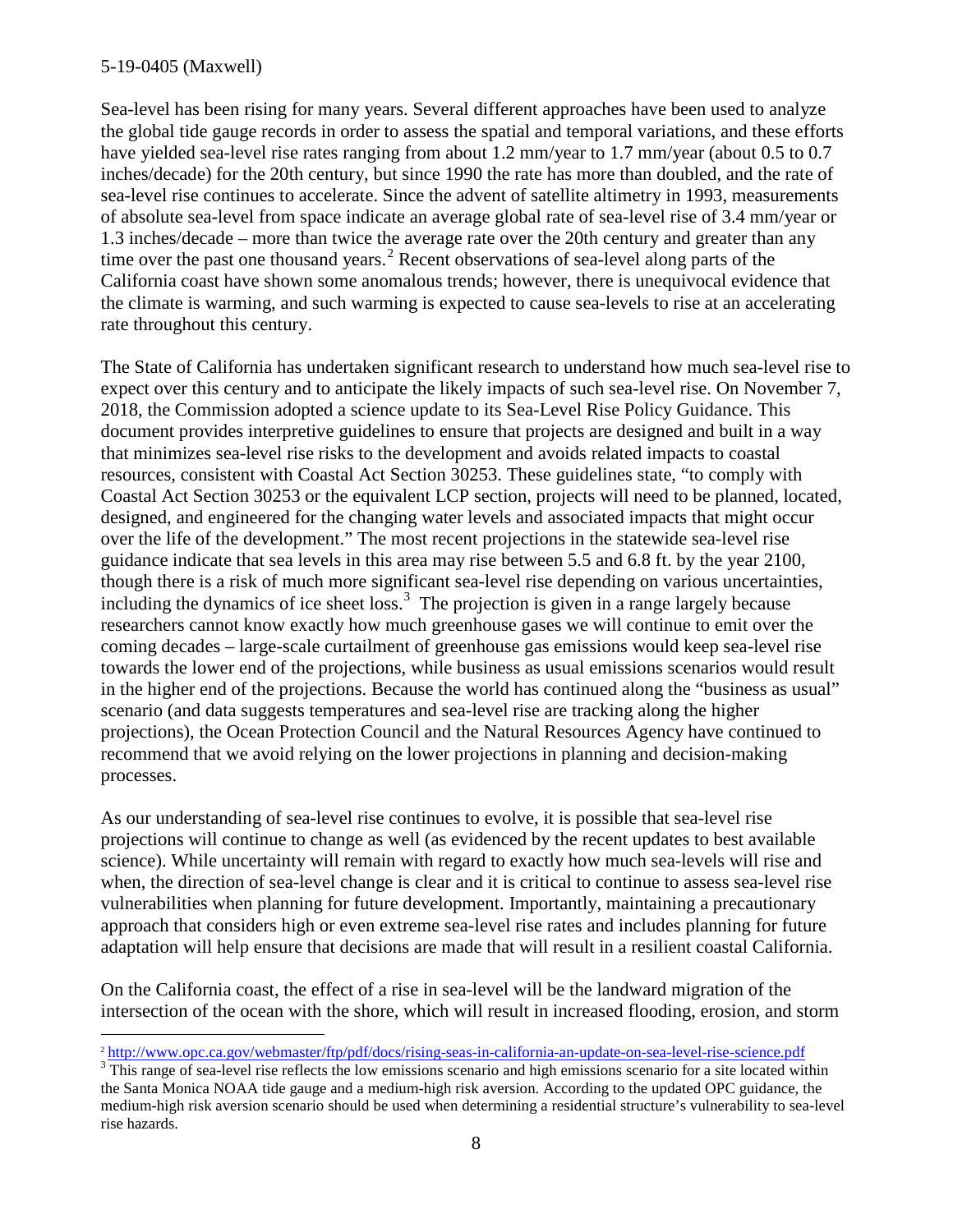impacts to coastal areas. On a relatively flat beach, with a slope of 40:1, a simple geometric model of the coast indicated that every centimeter of sea-level rise will result in a 40 cm landward movement of the ocean/beach interface. For fixed structures on the shoreline, such as a seawall, an increase in sea-level will increase the inundation of the structure. More of the structure will be inundated or underwater than is inundated now and the portions of the structure that are now underwater part of the time will be underwater more frequently. Accompanying this rise in sea-level will be an increase in wave heights and wave energy. Along much of the California coast, the bottom depth controls the nearshore wave heights, with bigger waves occurring in deeper water. Since wave energy increases with the square of the wave height, a small increase in wave height can cause a significant increase in wave energy and wave damage. Combined with the physical increase in water elevation, a small rise in sea-level can expose previously protected back shore development to increased wave action, and those areas that are already exposed to wave action will be exposed more frequently, with higher wave forces. Structures that are adequate for current storm conditions may not provide as much protection in the future.

The City of Hermosa Beach completed an initial sea-level rise vulnerability assessment in 201[4](#page-8-0).<sup>4</sup> The report indicates that the City's shoreline is highly vulnerable to change due to the very soft substrate (sand dunes) that were built upon, and the reduced influx of sediment to the littoral cell. The report also indicates that Hermosa Beach has gained significant beach width due to past sand replenishment projects, including replenishment needed to protect Los Angeles' Hyperion Sewage Treatment Plant, and that the structures protecting King Harbor in Redondo Beach, just to the south, serve as a sediment trap that benefits Hermosa's beach area. The report concludes on page 18 that:

*To the extent future coastal erosion increases as a result of sea-level rise and related changes in sediment dynamics, and if future beach replenishment is not maintained, Hermosa Beach should expect a reduction of the protective beach buffer in front of the city. As a result, future flooding and storm surge could have a more destructive and fartherinland reaching impact than if the beach remains stable. In the absence of having [such] a detailed engineering study, the estimates of inland flooding under the higher sea-level rise scenario used here thus may not fully capture the extent of potential risks to the city.*

In addition, in addressing the impacts of shoreline protection, the report states on page 61:

*… Given the currently human-made wide beach, the question of additional shoreline protection has not been a priority issue in Hermosa Beach. However, virtually the entire shoreline is fronted by the Strand – the bike- and walkway that marks the hardened boundary between the beach and residential/commercial development of the city proper. The Strand serves effectively as a low seawall along the full length of the city, set back from the shoreline and fronted by the beach. If beach erosion were to continue unabated as a result of accelerated sea-level rise, it would eventually lead to a situation where the water's edge would be at the base of the Strand seawall. Missing the beach buffer, the waves – particularly storm waves – would eventually undercut the seawall and damage the Strand.*

Therefore, there is a high degree of uncertainty regarding future impacts of sea-level rise within the City and at the project site, which is adjacent to the Strand, not only caused by the uncertainty of

<span id="page-8-0"></span> <sup>4</sup> Ekstrom, J, Moser, S. Vulnerability and Adaptation to Sea Level Rise: An Assessment for the City of Hermosa Beach, September 2014.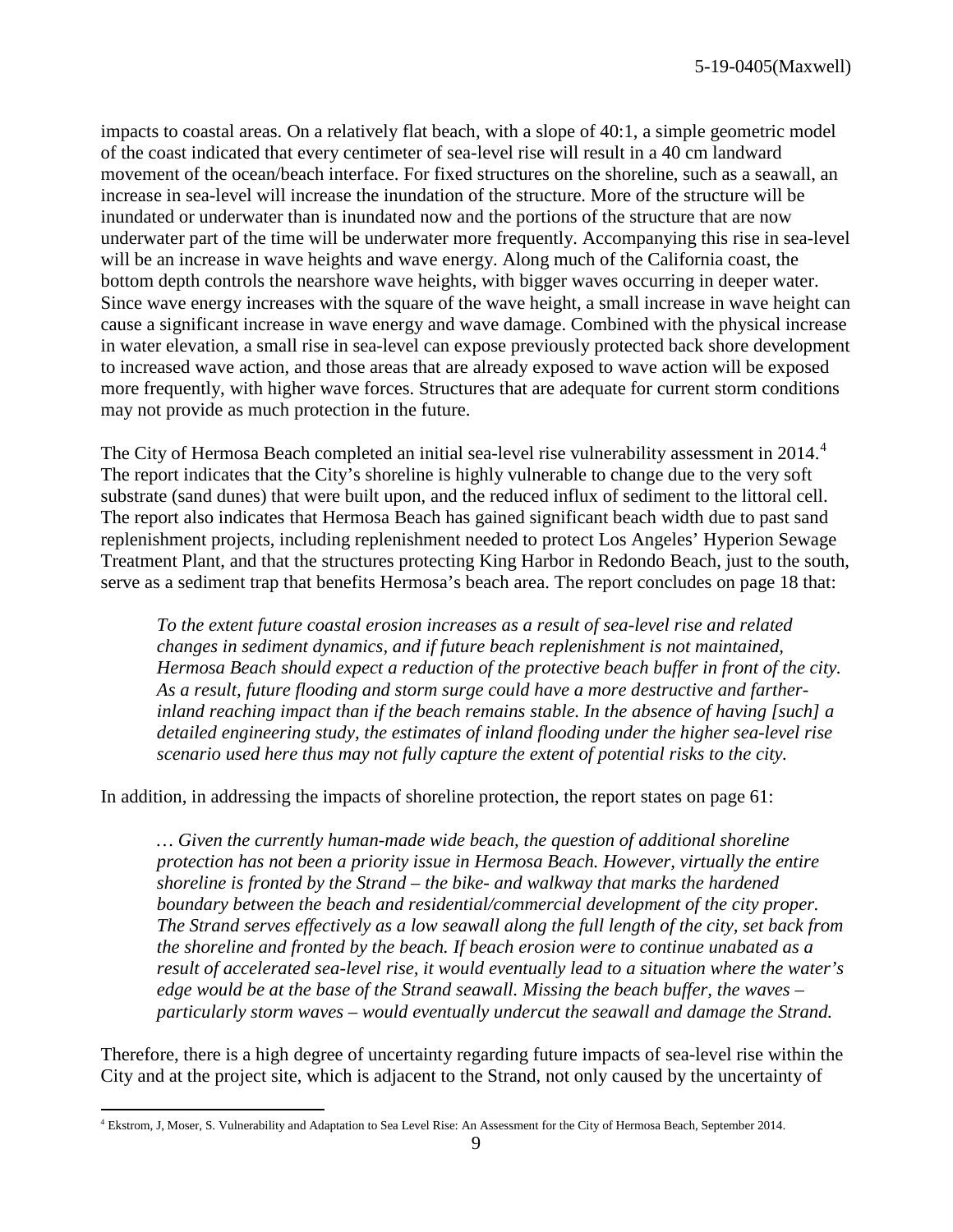global sea-level rise projections, but also by uncertainty related to the long-term effectiveness and  $\frac{1}{2}$  feasibility of sand replenishment,<sup>[5](#page-9-0)</sup> as well as the potential for changes in coastal management approaches within the littoral cell, which could significantly impact sediment transport in the area. Future impacts from sea-level rise may include not only increased hazards at the project site, but also loss of public beach area within the City. These impacts will be further evaluated and addressed in the City's LCP planning process, which is currently underway, with the benefit of two LCP grants from the Commission.

#### *Coastal Hazards Application to this Project*

The applicant has submitted a Coastal Hazard and Wave Runup Study dated April 22, 2019 prepared by Geosoils, Inc. for the subject project. The study concludes that because there is a wide sandy beach **(**approximately 500 feet wide) between the subject property and the Pacific Ocean, wave runup and overtopping will not significantly impact this site over the life of the proposed improvements. The report finds that this holds true even for an estimated sea-level rise ranging from 1.25 ft. to 6 ft. However, as stated above, the most recent projections in the statewide sea-level rise guidance indicate that sea levels in this area may rise between 5.5 and 6.8 ft. by the year 2100, and 6.8 feet of sea level rise was not analyzed in the applicant's hazards analysis. In addition, these projections have a level of uncertainty, as beaches are dynamic areas and our understanding of climate change and sea-level rise is constantly evolving. Therefore, the proposed new development, as a beachfront property, may be threatened by sea-level rise at some point in the future and require a shoreline protection device, if the rate of erosion and wave uprush accelerates faster than projected or if there are changes in the frequency or effectiveness of beach nourishment activities or changes to sediment management in the area.

Commission staff has reviewed the submitted coastal hazards analysis and has utilized the USGS Coastal Storm Modeling System (CoSMoS) to analyze the project site's vulnerability to coastal hazards assuming that 6.8 feet of sea level rise occurs by 2100 (the medium-high risk aversion scenario in the Commission's sea level rise guidance). Based on the site conditions, beach erosion and wave uprush events will not significantly impact the proposed development given the current width of the public beach. The flood maps also show that the subject site is not likely to flood over the next 75 years under a [6](#page-9-1).6 ft. sea-level rise scenario and a 100 year storm scenario.<sup>6</sup> This was determined using the "Flood Potential" model, which utilizes spatially variable elevation data to display the minimum and maximum flooding possible. A more comprehensive strategy to address the flooding hazard in the low-lying beach areas in Hermosa Beach will be addressed in the Hermosa Beach LCP.

However, despite the fact that the applicant's analysis and the best available science found the project to be at minimal risk from sea level rise and storm damage, development adjacent to the ocean is inherently hazardous. Development which may require a protective device in the future cannot be allowed due to the adverse impacts such devices have upon, among other things, public access, visual resources and shoreline processes. Given that the applicant has chosen to implement the project on a beachfront lot despite potential risks from wave attack, erosion, sea-level rise, and flooding, the Commission imposes **Special Condition 4** to require the applicant to assume the risks

<span id="page-9-0"></span> $<sup>5</sup>$  As sea level rises, there will be larger demand for limited beach-suitable sediment, and increased waves and flooding will lead to more frequent and</sup>

<span id="page-9-1"></span>severe erosion events, thereby increasing costs and reducing the effectiveness of nourishment efforts.<br><sup>6</sup> The CoSMoS modeling tool has a limited range of sea-level rise scenarios to choose from. The 6.6 feet sea-level ris available approximation to the 6.8 foot scenario recommended under the Commission's sea-level rise guidance.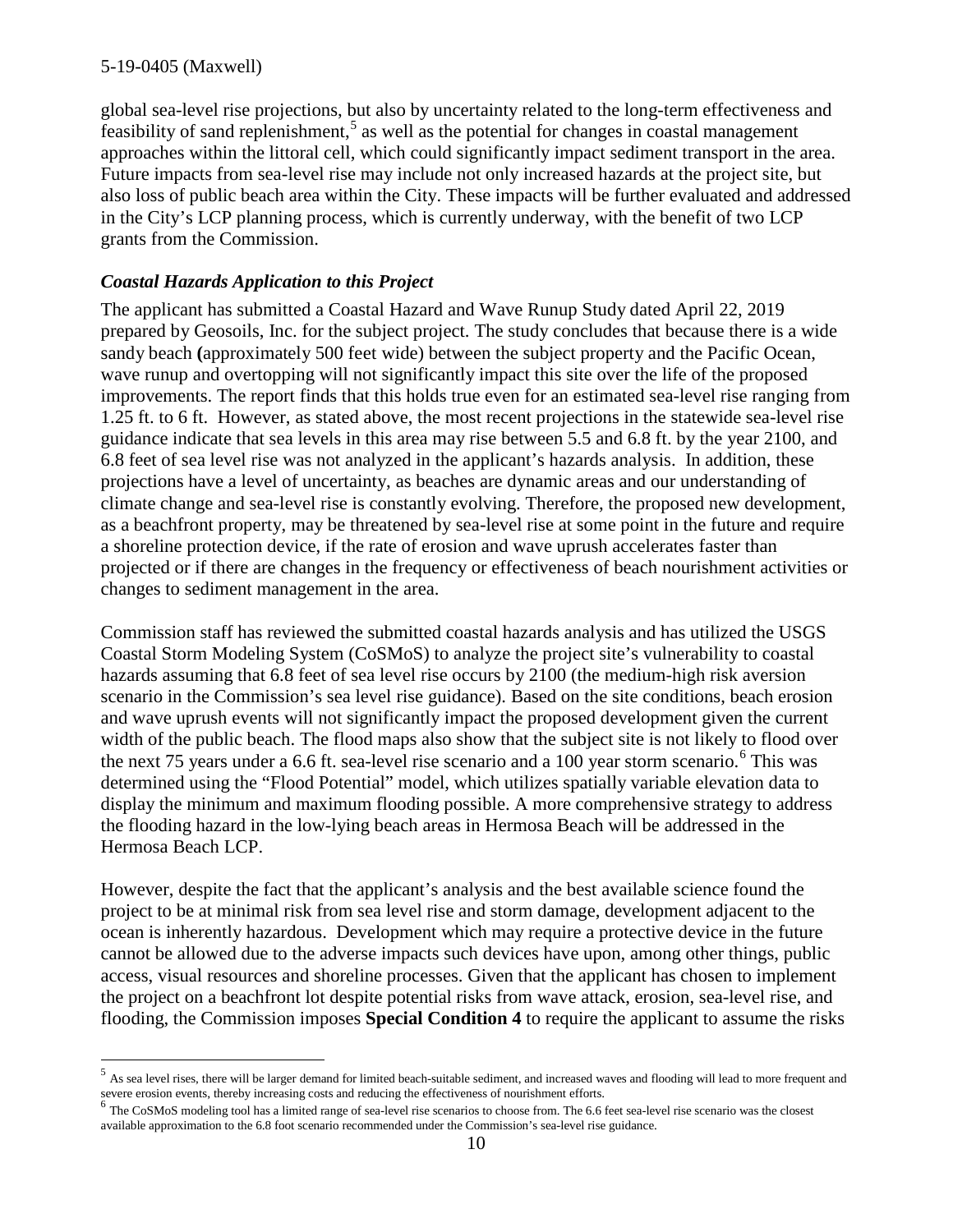and waive the rights to a shoreline protective device. New development is not entitled to shoreline protection under the Coastal Act and the Commission would not likely approve this project if it required a shoreline protection device now or at some point in the future. The applicant must therefore acknowledge that the project, as new development, is not entitled to shoreline protection and it must waive any possible right to construct a shoreline protective device for the property in the future, as outlined in **Special Condition 7.** Further, the landowner must remove the development if (a) any government agency has ordered that the structures are not to be occupied due to coastal hazards, or if any public agency requires the structures to be removed; (b) essential services to the site can no longer feasibly be maintained (e.g., utilities, roads); (c) the development is no longer located on private property due to the migration of the public trust boundary; (d) removal is required pursuant to LCP policies for sea-level rise adaptation planning; or (e) the development would require a shoreline protective device to prevent a-d above that is inconsistent with the coastal resource protection policies of the Coastal Act or certified LCP (once an LCP is certified for the City of Hermosa Beach). This condition recognizes that the applicant's consultant has found that the site is currently expected to be safe, while also recognizing that predictions of the future of sea-level rise, flooding, and their impacts in Hermosa Beach, cannot be made with certainty. Thus, **Special Condition 4** ensures that the risks of property damage or loss arising from sea-level rise or other changed circumstances are borne by the applicant enjoying the benefits of its private new development, and not the public.

#### **Public Access**

Section 30210 of the Coastal Act states:

*In carrying out the requirement of Section 4 of Article X of the California Constitution, maximum access, which shall be conspicuously posted, and recreational opportunities shall be provided for all the people consistent with public safety needs and the need to protect public rights, rights of private property owners, and natural resource areas from overuse.*

#### Section 30211 of the Coastal Act states:

*Development shall not interfere with the public's right of access to the sea where acquired through use or legislative authorization, including, but not limited to, the use of dry sand and rocky coastal beaches to the first line of terrestrial vegetation.*

Section 30212 of the Coastal Act states, in relevant part:

*(a) Public access from the nearest public roadway to the shoreline and along the coast shall be provided in new development projects except where: (1) it is inconsistent with public safety, military security needs, or the protection of fragile coastal resources, (2) adequate access exists nearby, or, (3) agriculture would be adversely affected. Dedicated accessway shall not be required to be opened to public use until a public agency or private association agrees to accept responsibility for maintenance and liability of the accessway.*

The first floor of the proposed development is set back 5 feet from the seaward property line and the upper floors are set back 3 feet from the seaward property line, which is consistent with the Hermosa Beach setback requirements. Although Hermosa Beach's setback requirements are not the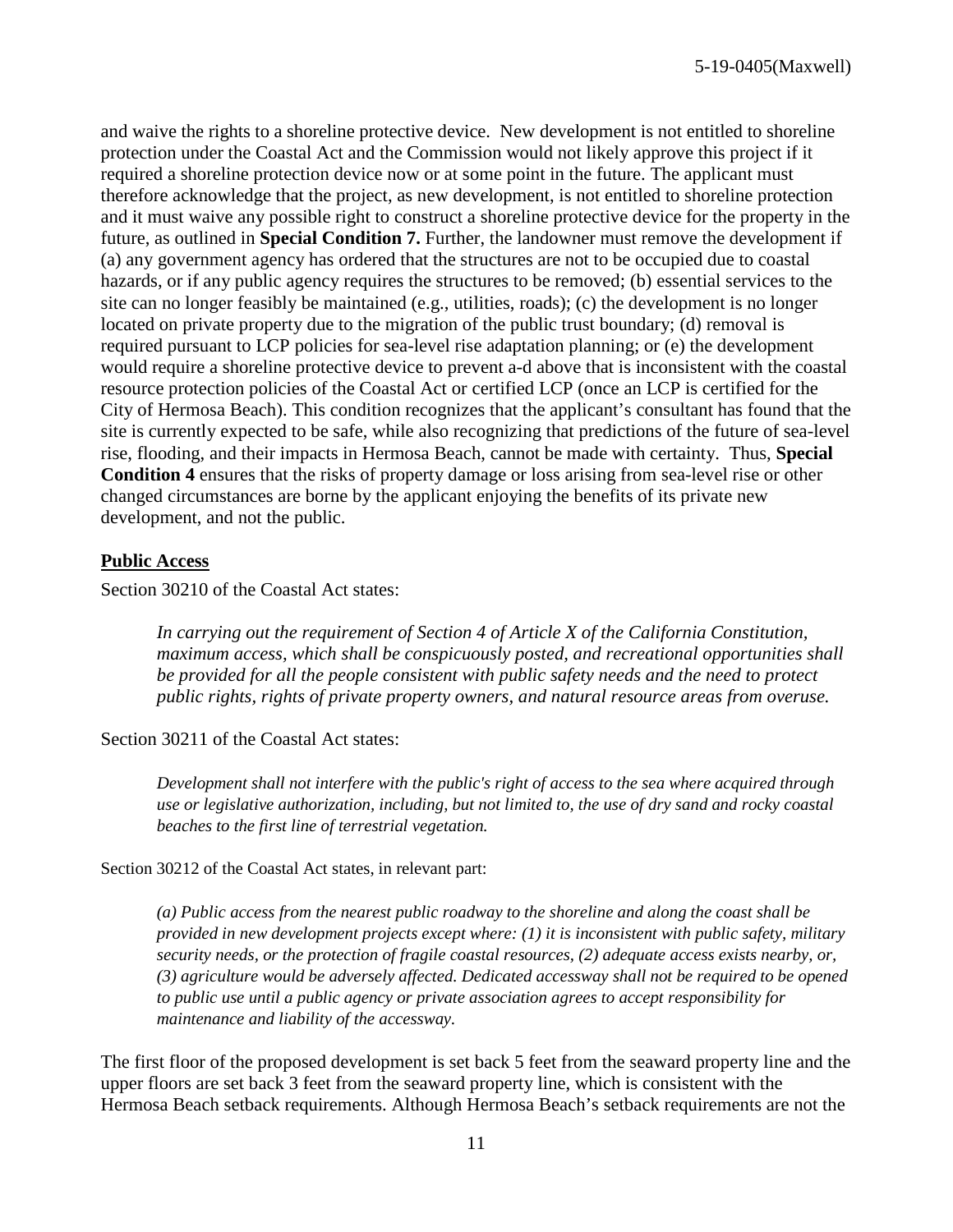standard of review for this permit, they provide guidance regarding the project's consistency with Coastal Act Chapter 3 public access policies. The five-foot minimum setback creates a buffer between the landward edge of The Strand public access way and the beginning of the private structure. Therefore, the public is able to recreate throughout The Strand without the illusion that they are walking on private property. In addition, the current width of the beach and the additional setback for the property provides adequate room for adaptive measures (i.e. sandbags, barriers) on the property in the event that wave uprush does reach the property within the life of the structure without impacting public access (i.e. placement of sandbags along the public portion of The Strand). To ensure that the required setback is maintained, the Commission imposes **Special Condition 5**, requiring that the structure adheres to a minimum 5 foot setback from the seaward property line.

An approximately 150 sq. ft. portion of the patio and a 42 inch high wall currently encroach 5 feet into the public right-of-way at the seaward side of the property. The area of the patio encroachment is currently privately developed and is used in tandem with the portion of the patio that is located entirely within the private property. The encroachment area is under a separate lease agreement, and is subject to review, approval, and revocation by the City of Hermosa Beach Public Works Department. The applicant is proposing to add landscaping within the encroachment area. The proposed encroachment is consistent with previously issued coastal development permits in the area, and would not impact public access along the public portion of The Strand directly in front of the project site. Therefore, the proposed project would continue to provide public coastal access along the Strand, consistent with Coastal Act Sections 30210, 30211, and 30212.

With future sea-level rise or an increase in use of The Strand, the City may require a widening of the public walkway, and further require that the applicant and all successors/assigns remove the encroachment in order to accommodate the change to The Strand. To ensure that the applicant maintains its encroachment permit with the City and to make clear that such encroachment permit is revocable by the City of Hermosa Beach Public Works Department, the Commission imposes **Special Conditions 2 and 3** regarding the applicant's rights and obligations related to the encroachment.

#### **Water Quality**

The project includes a system to manage and increase on-site percolation of runoff, including a trench drain and downspouts that would direct runoff flow to a storm drain located on Beach Avenue using a sump pump. In addition, landscaped planters and permeable pavement will work to capture storm runoff through natural percolation. An onsite cistern would also be constructed onsite to collect and store storm water. Best management practices to avoid spills or transmission of contaminants will also be incorporated throughout the course of construction.

The applicant is proposing new landscaping planters along the south and west sides of the new single-family residence. According to the project plans, the proposed plantings are non-invasive and drought tolerant. This is consistent with previous Commission action pertaining to water quality and landscaping.

To ensure that the project's consistency with Sections 30230 and 30231 of the Coastal Act regarding the protection of water quality to promote the biological productivity of coastal waters and to protect human health, the Commission imposes Special Condition 1 requiring the project to conforms to the landscaping, drainage and run-off control plans received on May 28, 2019.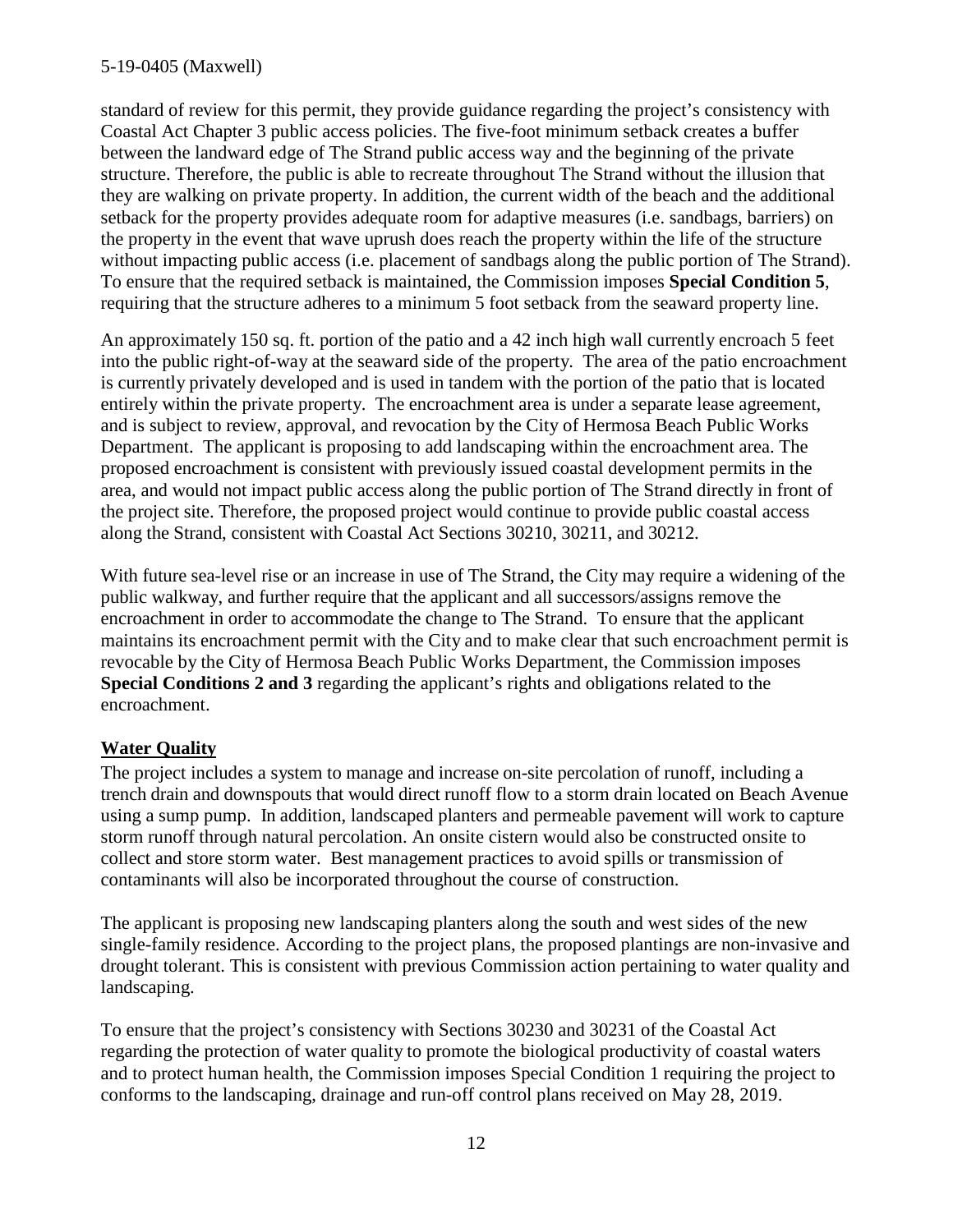#### **Future Development**

The project has been designed and conditioned to be consistent with the relevant Coastal Act Chapter 3 policies. However, the project's location adjacent to the beach may cause adverse impacts to coastal views and public access. Section 13250 of the Title 14 California Code of Regulations (CCR) states that internal floor area additions that are less than 10 percent of the current structure's floor area, and height increases of less than 10 percent of the current structure's height, are exempt from permit requirements, given that the structure is between the beach and the first public access road parallel to the beach. However, for the residences adjacent to The Strand, even minimal increases in height or floor area have the potential to impact public beach access routes or close off view corridors from public viewing areas. Therefore, the Commission imposes **Special Condition 6**, requiring the applicant to submit a new CDP application or amendment application for any future improvements, even those improvements that would normally be exempt from permit requirements under Section 13250 of the Title 14 CCR.

### <span id="page-12-0"></span>**B. DEED RESTRICTION**

To ensure that any prospective future owners of the property are made aware of the applicability of the conditions of this permit, the Commission imposes a condition requiring that the property owner record a deed restriction against the property, referencing all of the above Special Conditions of this permit and imposing them as covenants, conditions and restrictions on the use and enjoyment of the Property. Thus, as conditioned, this permit ensures that any prospective future owner will receive notice of the restrictions and/or obligations imposed on the use and enjoyment of the land, including the risks of the development and/or hazards to which the site is subject, and the Commission's immunity from liability.

# <span id="page-12-1"></span>**C. LOCAL COASTAL PROGRAM (LCP)**

Coastal Act Section 30604(a) states that, prior to certification of a local coastal program ("LCP"), a coastal development permit can only be issued upon a finding that the proposed development is in conformity with Chapter 3 of the Act and that the permitted development will not prejudice the ability of the local government to prepare an LCP that is in conformity with Chapter 3. The Land Use Plan (LUP) for Hermosa Beach was effectively certified on April 21, 1982; however, because Hermosa Beach does not have a certified LCP, the Coastal Act is the standard of review for this project.

As conditioned, the proposed development is consistent with Chapter 3 of the Coastal Act and with the certified Land Use Plan for the area. Approval of the project, as conditioned, will not prejudice the ability of the local government to prepare an LCP that is in conformity with the provisions of Chapter 3 of the Coastal Act.

# <span id="page-12-2"></span>**D. CALIFORNIA ENVIRONMENTAL QUALITY ACT (CEQA)**

Section 13096 of Title 14 of the California Code of Regulations requires Commission approval of Coastal Development Permit applications to be supported by findings showing the approval, as conditioned, to be consistent with any applicable requirements of the California Environmental Quality Act (CEQA). Section 21080.5(d)(2)(A) of CEQA prohibits a proposed development from being approved if there are feasible alternatives or feasible mitigation measures available which would substantially lessen any significant adverse effect which the activity may have on the environment. The Commission's regulatory program for reviewing and granting CDPs